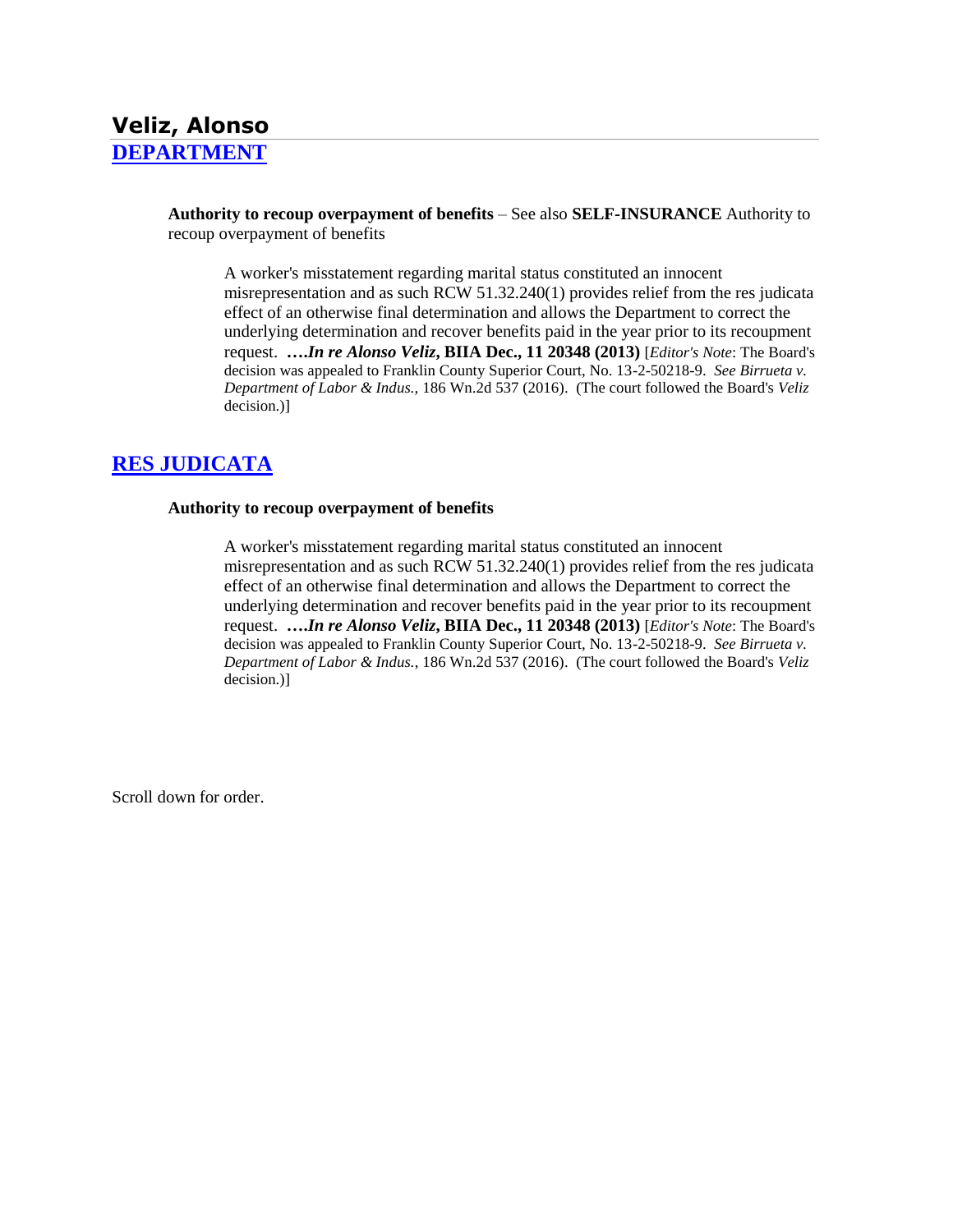# **BEFORE THE BOARD OF INDUSTRIAL INSURANCE APPEALS STATE OF WASHINGTON**

**)**

1 **IN RE: ALONSO VELIZ ) DOCKET NO. 11 20348**

**CLAIM NO. AG-93574 ) DECISION AND ORDER**

APPEARANCES:

2

3 4

5

6

7

8 9

10

11

12

21

Claimant, Alonso Veliz, by Smart, Connell, Childers & Verhulp, P.S., per Darrell K. Smart

Employer, 3 Rivers Potato Service, Inc., by Washington State Farm Bureau #00081 & #10670

Department of Labor and Industries, by The Office of the Attorney General, per Bryan Ovens, Assistant

13 14 15 16 17 18 19 20 The claimant, Alonso Veliz, filed an appeal with the Board of Industrial Insurance Appeals on September 21, 2011, from an order of the Department of Labor and Industries dated August 8, 2011. In this order, the Department established Mr. Veliz's compensation rate based on being married on the date of injury or disease manifestation. This action was taken due to information supplied by Mr. Veliz on the Report of Accident. On July 6, 2011, Mr. Veliz informed the Department the information was incorrect. Effective October 7, 2009, the Department changed the marital status on which compensation was established to single. The action was taken in accordance with RCW 51.32.240(1). The Department order is **AFFIRMED**.

# **DECISION**

22 23 24 25 26 27 28 As provided by RCW 51.52.104 and RCW 51.52.106, this matter is before the Board for review and decision. The claimant filed a timely Petition for Review of a Proposed Decision and Order issued on November 9, 2012, in which the industrial appeals judge reversed and remanded the Department order dated August 8, 2011. The sole issue presented in this appeal is whether the application of RCW 51.32.240(1) provides the Department the authority to change Mr. Veliz's marital status. We conclude that the statute provides the Department the authority to change what would otherwise be considered a final determination.

29 30 The Board has reviewed the evidentiary rulings in the record of proceedings and finds that no prejudicial error was committed. The rulings are affirmed.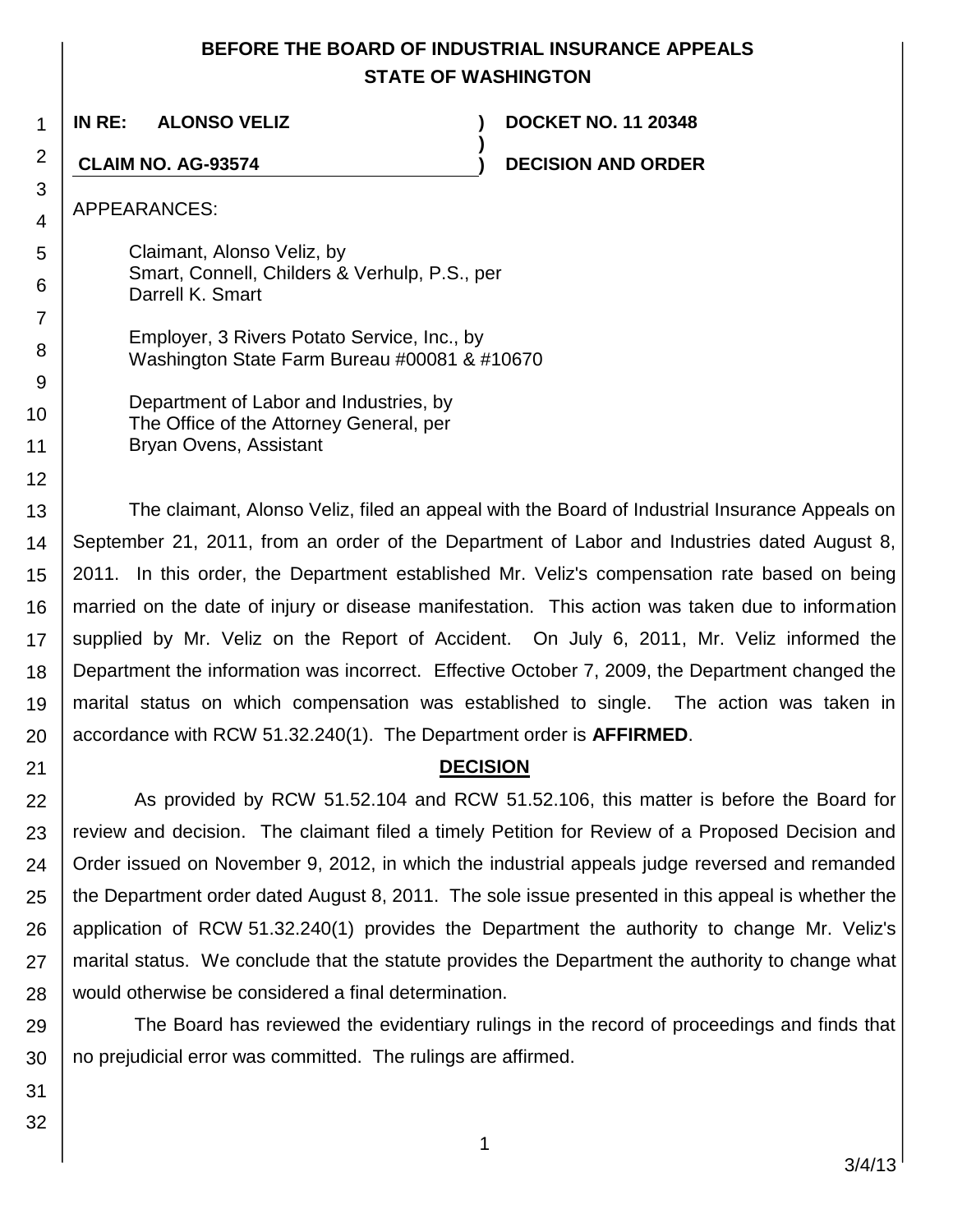1 2 3 4 5 6 7 8 Mr. Veliz sustained an industrial injury on October 27, 2007, and the claim was allowed by the Department. Mr. Veliz stated on his Application for Benefits that he was married. Based on the Application for Benefits the Department issued an order on January 8, 2008, in which it established Mr. Veliz's compensation rate considering him to be married with three children. This order was never protested or appealed. Mr. Veliz was eventually found to be permanently and totally disabled in a Proposed Decision and Order dated January 13, 2011. We denied review and the Department issued a ministerial order on July 1, 2011, in which it placed Mr. Veliz on a pension effective October 7, 2009.

9 10 11 12 13 14 Mr. Veliz completed paperwork for the Department before he was placed on a pension in which he indicated that he was not married at the time of his industrial injury. It is not disputed that the Application for Benefits listed Mr. Veliz as being married. He had been living with his wife since 1998. He has limited ability to speak English and he testified that he did not fill out the application. He and his wife always considered themselves married though they did not have a formal ceremony until January 2011.

15 16 17 18 19 20 21 22 Mr. Veliz's position is that the order setting his time-loss compensation benefits rate has become final and RCW 51.32.240(1) does not apply. He cites *Marley v. Department of Labor & Indus.*, 125 Wn.2d 533 (1994) in support of his argument that once the January 8, 2008 order became final, the Department lacked authority to change his marital status. In *Marley*, the court stated that "an unappealed final order from the Department precludes both parties from rearguing the same claim" and "the failure to appeal an order, even one containing a clear error of law, turns the order into a final adjudication, precluding any reargument of the same claim." *Marley*  at 537-538.

23 24 25 26 27 28 The Department's position is that it can use RCW 51.32.240(1) to change a claimant's marital status. This statute allows the Department to recoup benefits that were paid due to clerical error; mistake of identity; innocent misrepresentation by or on behalf of the recipient mistakenly acted on; or other circumstance of a similar nature not induced by willful misrepresentation. It specifically deals with the recoupment of benefits. The record establishes that the misstatement of Mr. Veliz's marital status on the Application for Benefits was an innocent misrepresentation.

29 30 31 Once the misrepresentation has been established, RCW 51.32.240(1) provides relief from the res judicata application of an otherwise final determination and allows the Department to recoup benefits that had been overpaid. Attendant to the authority to recoup benefits must be the ability to

32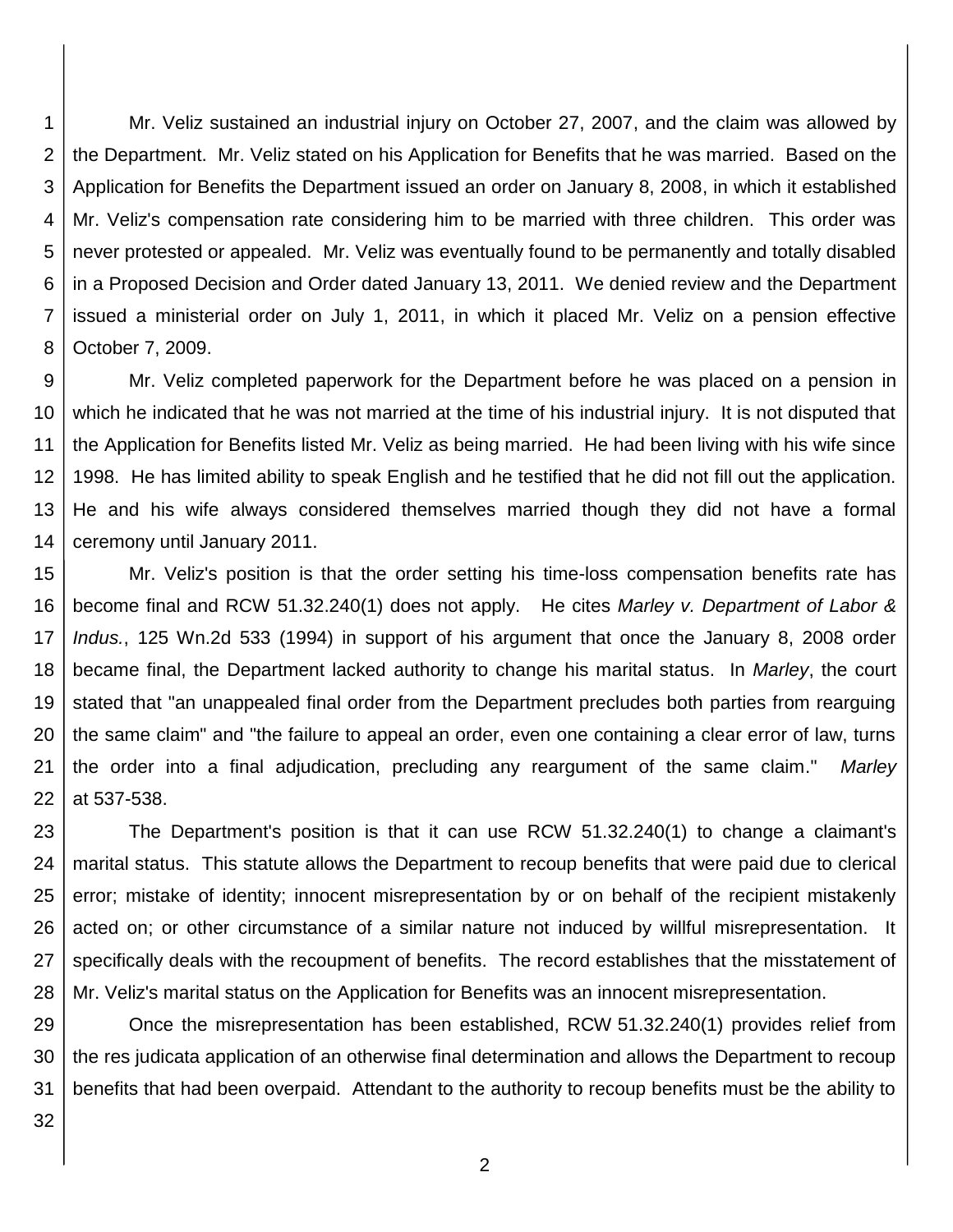1 2 3 4 5 6 correct the underlying determination. Otherwise, the Department may be placed in the unreasonable position of having to continue overpaying benefits based on an innocent misrepresentation or the belief that RCW 51.32.240(1) only allows recoupment and does not allow a correction of the erroneous basis for the payments. Application of the provisions of RCW 51.32.240(1) must be construed to allow the Department to correct the underlying determination that leads to an overpayment.

7 8 9 10 11 12 Consistent with our interpretation, we have previously relied on the statute to set a new compensation rate. In *In re Anita F. Bordua*, Dckt. No. 93 1851 (May 2, 1994) the Department attempted to recoup an overpayment due to a miscalculation of Ms. Bordua's wage rate and to set a new rate. We found that the Department could recalculate the wage rate for future benefits even when the original order setting the rate had become final. In that decision we quoted from our decision in *In re Teresa Johnson*, BIIA Dec., 85 3229 (1987), and stated:

> To hold that the principle of res judicata prevents the Department from correcting an inaccurate rate of compensation if not corrected within sixty days of the date of an order paying time-loss compensation would, we feel, render the overpayment statute meaningless. RCW 51.32.240(1) expressly permits the recoupment of overpayments made 'within one year' of the making of the payment. This clearly contemplates an underlying authority to revise an order of payment which would otherwise be considered final 60 days after the date it was communicated to a party.

*Johnson*, at 5.

13

14

15

16

17

18

19

20

21

22

23

24

25

26

We also allowed the use of subsection (2) of the statute to allow an injured worker's claim to be allowed even after sixty days had elapsed from the date the Department mistakenly rejected the claim. *In Judy A. Clauser*, Dckt. No. 01 10451 (August 2, 2002). In that appeal Ms. Clauser filed two claims with the same self-insured employer. The employer requested that the Department reject one of the claims because the two claims were identical. The Department rejected the wrong claim. Neither Ms. Clauser nor her employer noticed the error and neither protested or appealed it within sixty days.

27 28 29 30 The employer continued to pay Ms. Clauser benefits on the rejected claim. A little over one year later the employer's representative noticed the error and requested that the Department correct its mistake. The Department corrected the error and reversed the rejection order and allowed the claim. The employer protested and the Department found that it did not have jurisdiction because the rejection had become final and binding. Ms. Clauser appealed and we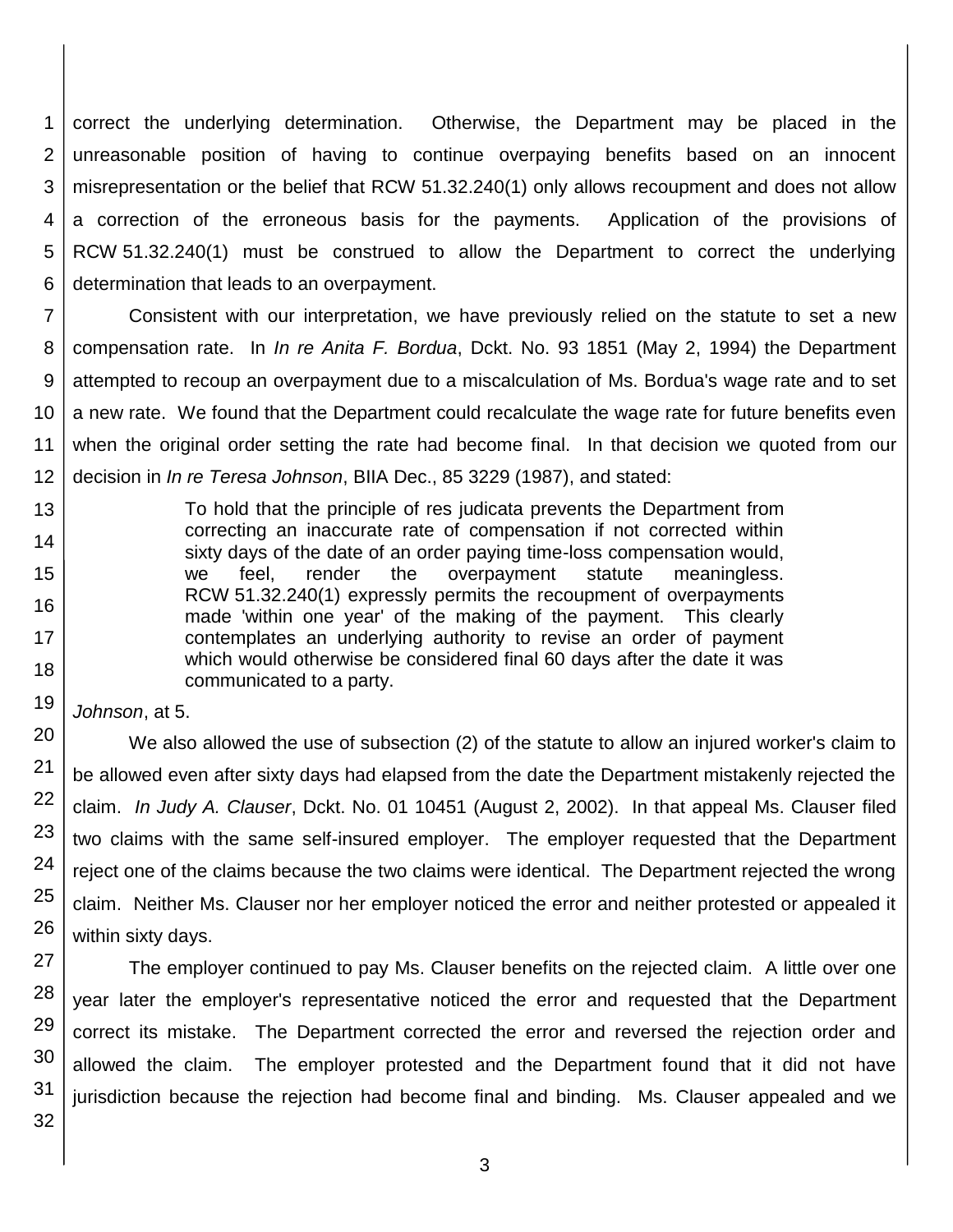1 2 found that RCW 52.32.240(2) should be used to correct the Department's clerical mistake and reversed the order so that the claim would be allowed.

3 4 5 6 7 8 9 We also acknowledged that RCW 51.32.240 can abrogate the res judicata effect of a Department order in *In re Jorge Perez-Rodriguez*, BIIA Dec., 06 18718 (2008). We see no reason in this appeal to forego the reasoning we followed in those cases cited above. The Department has the ability to change Mr. Veliz's marital status that was originally based on an innocent misrepresentation. *Marley* does not limit us under these circumstances where the Legislature has given the Department the ability to take corrective action when the requirements of RCW 51.32.240 are met such as they are in Mr. Veliz's case.

- 10
- 11

12

13

14

15

16

17

18

19

20

21

22

23

24

25

26

27

28

29

30

#### **FINDINGS OF FACT**

- 1. On April 26, 2012, an industrial appeals judge certified that the parties agreed to include the Jurisdictional History in the Board record solely for jurisdictional purposes.
	- 2. On October 27, 2007, the claimant, Alonso Veliz, sustained an industrial injury. On or about November 1, 2007, an unknown person assisted Mr. Veliz in completing a report of industrial injury. Mr. Veliz reads and speaks little English. The report of industrial injury shows Mr. Veliz to be married with three children.
	- 3. On January 8, 2008, the Department issued an order in which it established a wage for the job of injury, and reflected Mr. Veliz's status to be married with three children. The January 8, 2008 order was neither protested nor appealed, and became final.
	- 4. On July 6, 2011, Alonso Veliz advised the Department that he was not married on the date of his industrial injury in 2007.
	- 5. Mr. Veliz's marital status as reflected on the report of injury from November 1, 2007, and on which the Department relied in issuing the January 8, 2008 order establishing a wage for his job of injury was the result of an innocent misrepresentation from Mr. Veliz or one acting on his behalf.

#### **CONCLUSIONS OF LAW**

- 1. Based on the record, the Board of Industrial Insurance Appeals has jurisdiction over the parties to and the subject matter of this appeal.
- 2. As provided by RCW 51.32.240(1), the Department of Labor and Industries is authorized to correct the marital status of Mr. Veliz for purposes of determining wage of job-of-injury compensation because the earlier information provided by Mr. Veliz or one acting on his behalf was the result of innocent misrepresentation.
- 31 32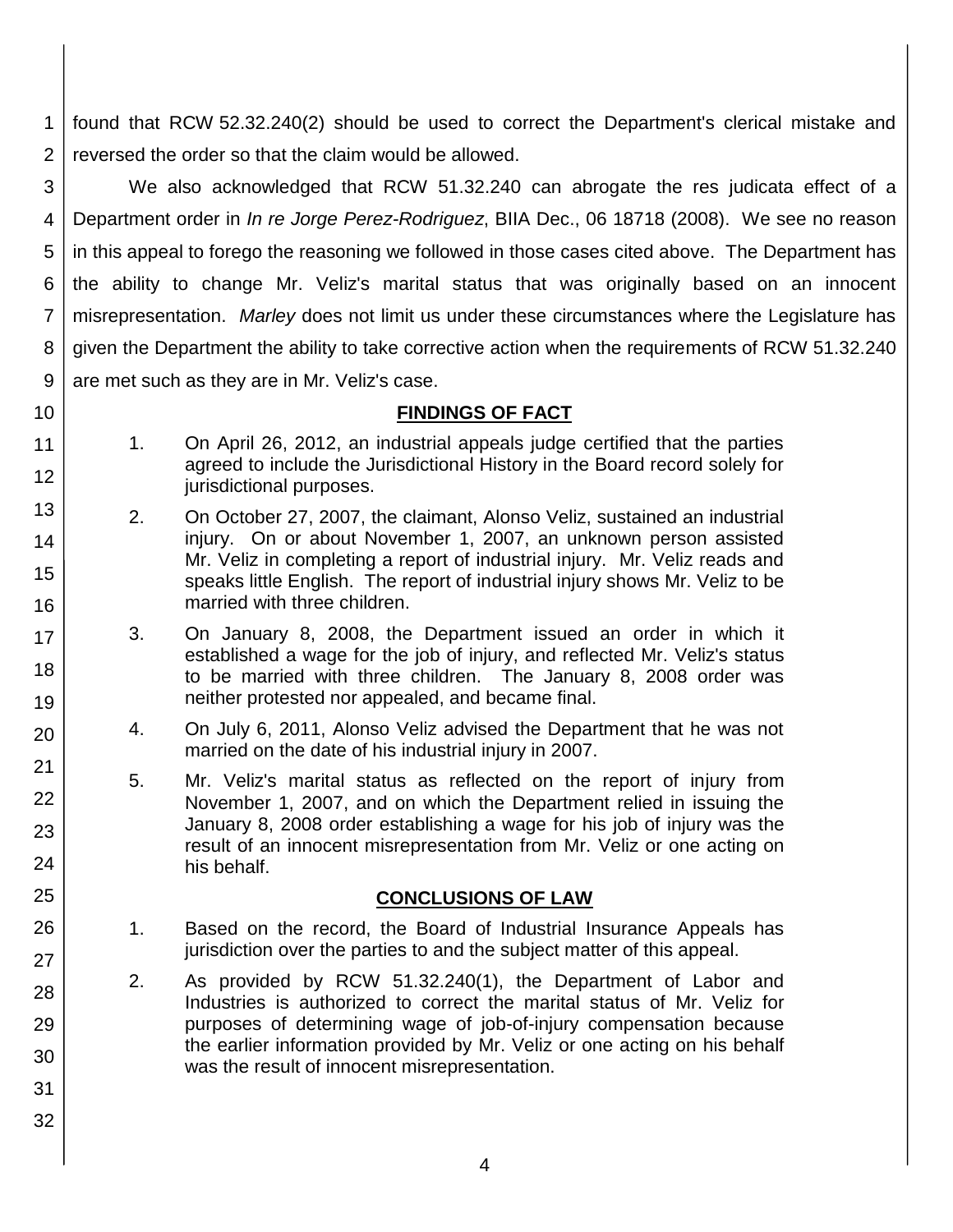3. The Department order dated August 8, 2011, is affirmed.

Dated: March 4, 2013.

1

2

3

4

5

6

7

8

9

10

11

12

#### BOARD OF INDUSTRIAL INSURANCE APPEALS

/s/\_\_\_\_\_\_\_\_\_\_\_\_\_\_\_\_\_\_\_\_\_\_\_\_\_\_\_\_\_\_\_\_\_\_\_\_\_ DAVID E. THREEDY Chairperson

/s/\_\_\_\_\_\_\_\_\_\_\_\_\_\_\_\_\_\_\_\_\_\_\_\_\_\_\_\_\_\_\_\_\_\_\_\_\_ JACK S. ENG Member

### **DISSENT**

13 14 15 16 17 18 I respectfully disagree with the majority's decision to recognize the long line of cases that have followed the supreme court's decision in *Marley v. Department of Labor & Indus.*, 125 Wn.2d 533 (1994). Under that oft-quoted decision, a Department order that is not protested or appealed within sixty days becomes final even if the Department order is in error. The attempt to use RCW 51.32.240 to avoid the res judicata effect of the Department wage order in this appeal is misplaced.

19 20 21 22 23 24 The supreme court in *Kingery vs. Department of Labor & Indus.*, 132 Wn.2d 162, 171 (1997) specifically found that this statute can only be used to recoup benefits. The Department order on appeal does not attempt to recoup benefits, only to change Mr. Veliz's wage rate based on an error regarding his marital status. *Kingery* also points out that this statute is the only means the Department has to correct an error and if the facts of an appeal do not lend themselves to the utilization of RCW 51.32.240, as in this case, the Department has to live with its mistake.

25 26 27 28 29 30 I have no doubt that the Department would take the opposite stance if the circumstances were reversed and an injured worker wanted to use RCW 51.32.240(2) to correct a Department error to increase benefits. The Department would plead *Marley* and take the position that the injured worker would be required to live with the error and it would be too late to correct the Department action in the appellant's favor. We must be consistent in how we deal with these types of cases.